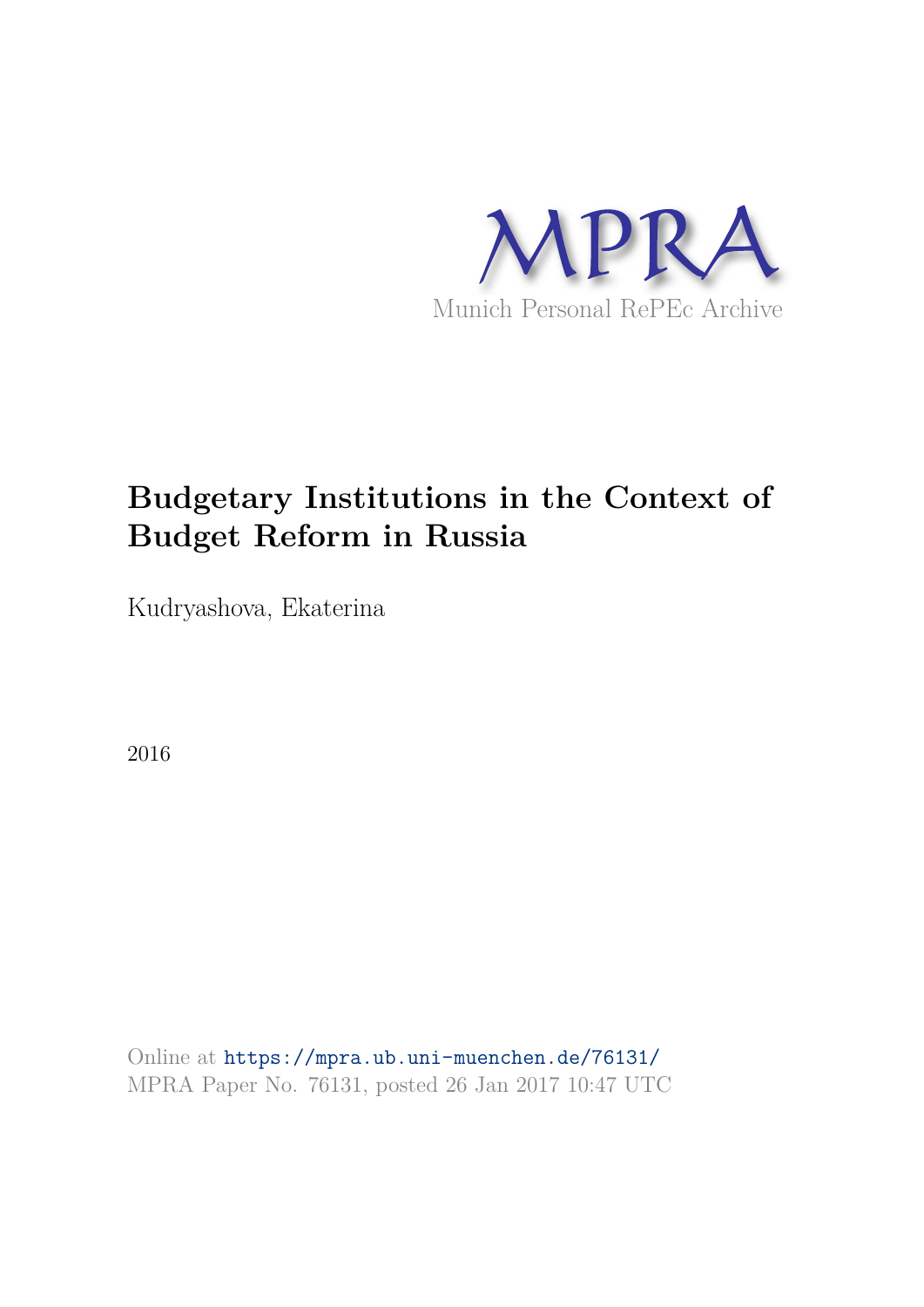## **Budgetary institutions in the context of budget reform in Russia.**

#### **Ekaterina V. Kudryashova ev\_kudryashova@inbox.ru kandidat nauk, LL M, docent Lecturer of the Moscow High School of Social and Economic sciences**

**Key words:** budget, budgetary reform, public services, strategic planning and budgeting, result oriented budget allocation

**Abstract:** *The article is devoted to the problem of current stage of budgetary reform in Russian Federation – reform of budgetary institutions. The author gives the understanding of the essence of the budgetary institutions reform and analyses it's context. The delay of the third stage of budgetary reform was caused by crisis of 2008. The financial crisis has negative influence on the implementation of budgetary institutions initiatives*.

## **Table of contents.**

- **1. Overview of the budget reform in Russia.**
- **2. Pre-reform budgetary institutions and reasons for changes**
- **3. The new budgetary institutions in Russia.**
- **4. The problem of performance management in public sector**

### **1. Overview of the budget reform in Russia**

In the beginning of XXI century the system of public expenditures is viewed as another source of improving financial situation of different countries.

Many expenditure reviews are issued to identify best practices and show expenditure imbalances. Countries all over the world put a lot of efforts in improving the budget process and in particular improving public expenditure management systems. The budget is more and more considered to be a political document setting purposes and policy by the redistribution of finances.<sup>1</sup>

Budget reform in Russia coupled with administrative and municipal reforms and formed the context for the new start of strategic management and planning as a common public management approach in Russia. By means of the reforms Russia

 $\overline{a}$  $1$  Lewis C.W. How to read a local budget and assess government performance / Local budgeting. Washington: The IBRD and World Bank. 2007. P. 179 – 209.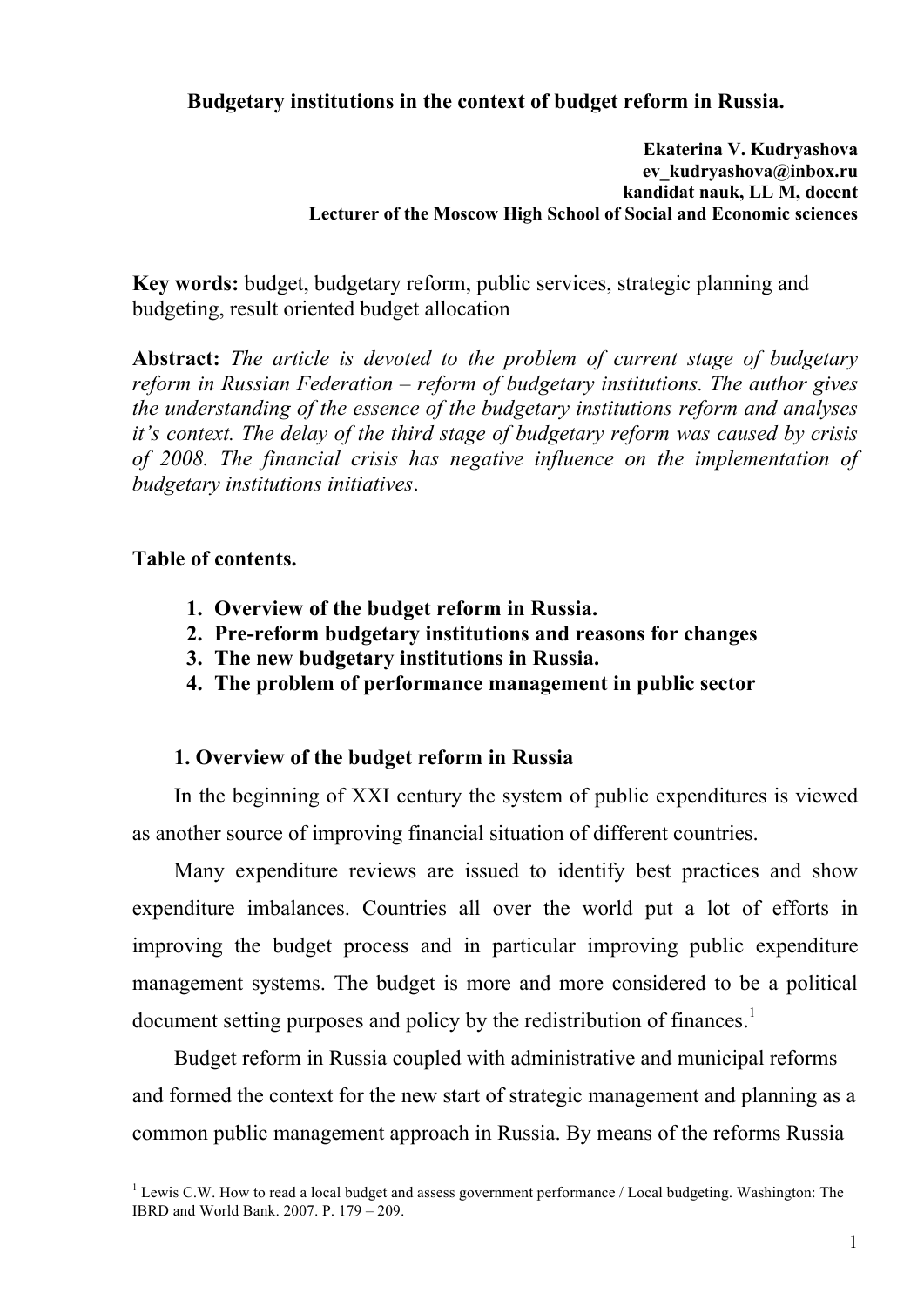is gradually building a modern strategic and enabling state.<sup>2</sup> Although as in many other jurisdictions consistent strategic approach in public management facing financial crisis gives priority to tactic measures for counter-acting crisis. 3

Reforming budgetary system and constructing an effective system of public finance is a complicated and demanding task. One of the common steps in the context of improving budgetary systems is the reform of budgetary institutions. Reform of budgetary institutions sometimes mentioned as the paramount in improving general public sector performance.<sup>4</sup>

This important reform of budgetary institutions reform is currently in progress in Russian Federation. This stage of general budget reform seems to be the most controversial and time-consuming. Budget reform in Russian Federation included the following steps:

2001-2004 Reform of inter-budget relations (transfers);

2004-2008 Reform of budgetary process;

2010 - present Reform of budgetary institutions system (chain).

Traditionally reforms in Russia follow top-down model and all the three reforms are not exception. In particular the agenda of budget reform started from the central issues and current stage finally covers the actors on the lower levels – budgetary institutions. Once all the levels of budgetary system is reformed and financed according to the new principles the financial policy is finally expected to support the economic growth in Russia.<sup>5</sup>

## **2. Pre-reform budgetary institutions and reasons for changes.**

<sup>2</sup> Kudryashova E. State Planning and Budgeting in the Russian Federation/ Developments in Strategic and Public Management: Studies in the US and Europe (Governance and Public Management). Edited by Paul Joyce, John Bryson, Marc Holzer. London: Palgrave Macmillan. 2014. P. 197-207.

<sup>&</sup>lt;sup>3</sup> Shick A. 'Crisis budgeting' (2009) 3 OECD Journal on budgeting. P. 1-14.

<sup>&</sup>lt;sup>4</sup> Shah A. Overview in Budgeting and budgetary institutions. Edited by A. Shah. The International Bank for Reconstruction and Development. The World Bank. Washington. 2007. P.14.

<sup>&</sup>lt;sup>5</sup> Shokhin S.O. Finansivoye pravo – vremya peremen.// Finansovoye pravo. 2014 № 2 S. 3-5(Shokhin S.O. 'Financial law – the time of changes' (2014) 2 Financial law 3-5 ).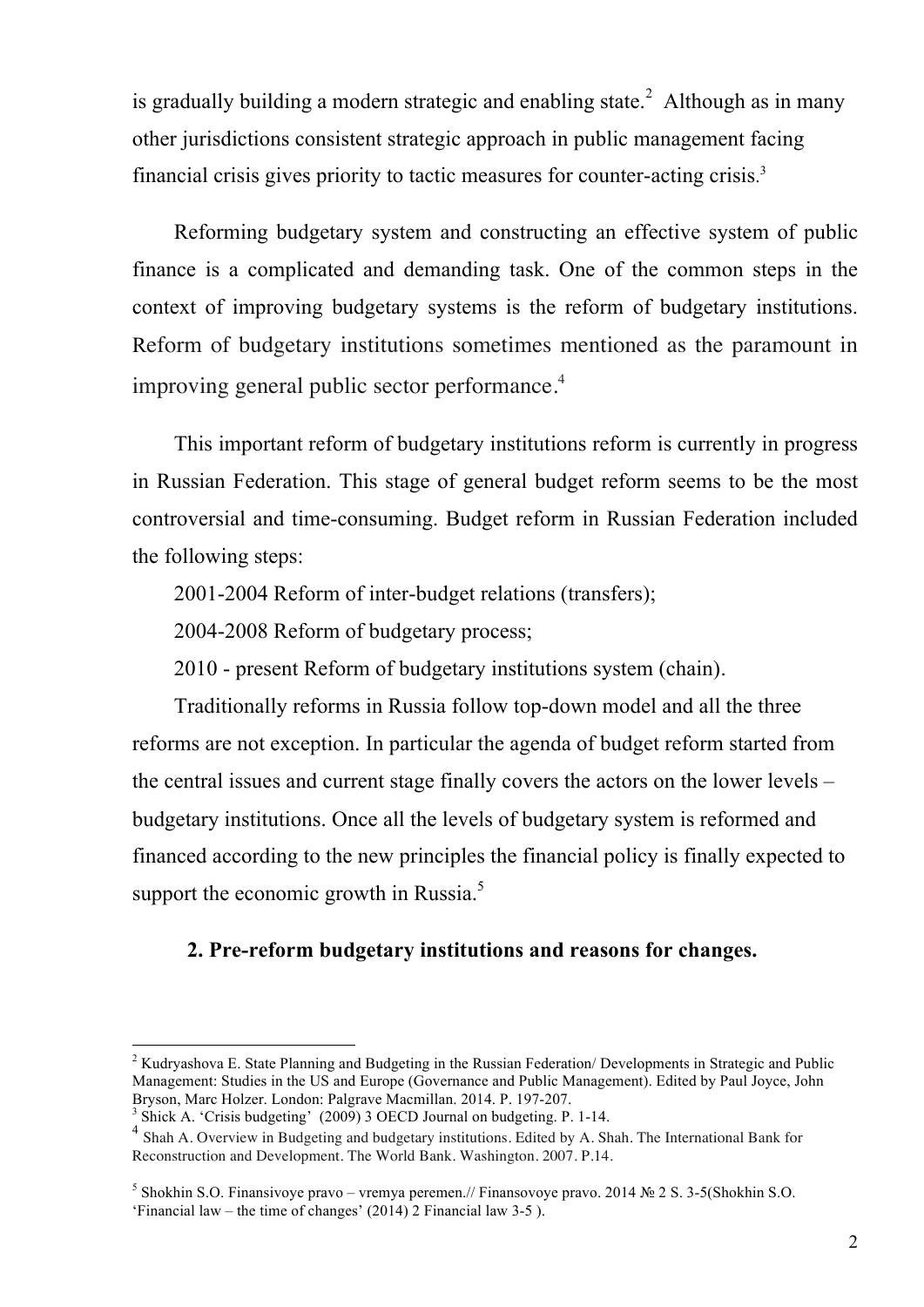Under post-soviet legislation before the third stage of the budget reform budgetary institutions were legal entities with a controversial legal status. According to the article 120 of Russian Civil Code $<sup>6</sup>$  an institution was an</sup> organization founded by the owner to conduct administrative, cultural and social, or other functions of a non-commercial character and financed by it in whole or in a part. Institution was liable for its obligation only with monetary assets which were at its disposal. If they were insufficient, the owner of the respective property had to take subsidiary liability for the obligations of the institution. This general rule covered the budgetary institutions.

All the institutions including budgetary had restricted rights to dispose the assets – right of operational management. Institutions could own, use and dispose their assets only within the framework set by the law, in coherence with the purposes of their activity, tasks of the owner of the assets (article 296 of Russian Civil Code). The owner had the right to withdraw the assets at any time from the institution.

Budgetary institutions were financed according to the cost estimations. Although, Russian Civil Code stated that income of institution was at their disposal in fact budgetary institutions were restricted in this respect. Insolvency procedure for budgetary institution was also not clear under Russian legislation.

Such legal entities with inconsistent status were quite numerous in Russia. On April, 1 of 2009 there were 25 287 budgetary institutions of federal level and 30 260 budgetary institutions on regional and local level.<sup>7</sup>

There are a few reasons, usually named for the reform of budgetary institutions system.

First of all previous system of budgetary institutions was formed under different social-economic terms and conditions. Budgetary institutions were quite conservative and operated to certain extent in isolation of contemporary market

 $\overline{a}$ 

Federation in Connection with Improvement of the Legal Status of State (Municipal) Institutions came into force 7 Saakyan T. Budzhetnoye uchrezhdeniye: ozhidaniye reformy// Budzhetny uchet 2010 № 2 S.16-21 (Saakyan T.

 $6$  Before the Federal Law No. 83-FZ of May 8, 2010 on Amending Certain Legislative Acts of the Russian

<sup>&#</sup>x27;Budgetary institutions: waiting for reform' 2010 (2) Budgetary accounting 16-21); Shashkova A.V. Financial & Legal Aspects of Doing Business in Russia. Moscow. 2011. P.45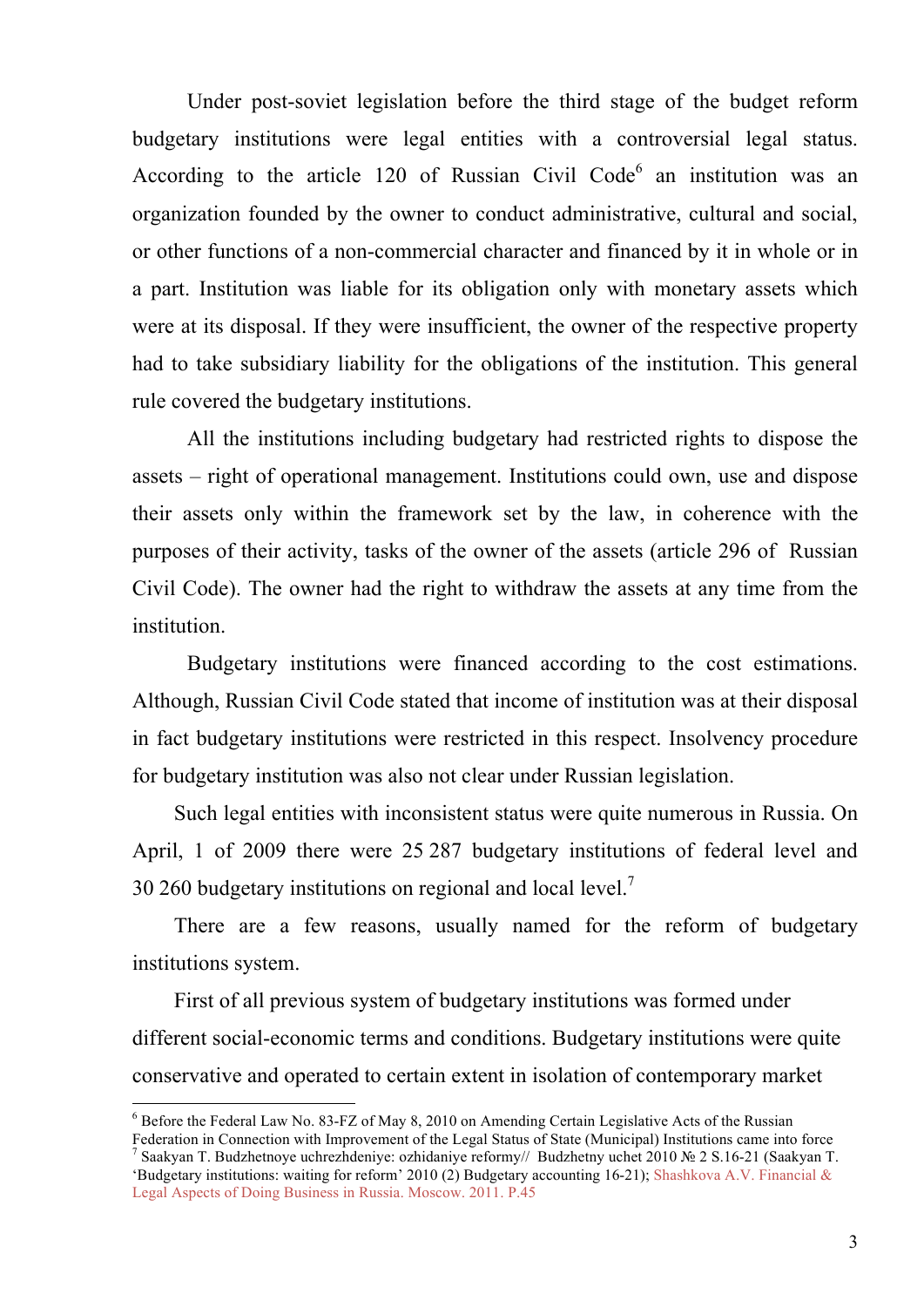approaches to public governance. The expenditures for the budgetary institutions chain were allocated on the base of fixed estimates and "if the base of spending is taken for granted and new money is simply added, the result is a growing budget" 8 . The principles of efficiency and optimization were not expanded to budgetary institutions.

Secondly, budgetary institutions fell outside of the public management system and planning. Reform was an urgent step to involve budgetary institutions into new management and administration system. Financed on the base of cost estimations budgetary institutions did not provide any feedback which could influence the finance allocation. No goal setting and resource allocation mechanism were applicable to former system of budgetary institutions.

It was ascertained in the Concept of long-term social-economic development of Russian Federation for the period till 2020 that new system of public governance should include strategic planning and result oriented governance, which should be tied up with mechanisms of decision-making in budgetary sphere. Before, many of the problems in preparing a realistic budget arise from the lack of overall budget strategy, lack of strategic role of the government, and the fundamental problem of the lack of clear expenditure policies underlying budget allocations.<sup>9</sup> The reform of budgetary institutions fall within the problem of budget allocation. The old system of budget allocations could not fit in the new reality of social economic and financial strategies.

Third reason for the reform of budgetary institutions was lack of motivation for budgetary institutions to be effective. The notion "public service" and related to it quality of public service appeared only in 2010. Public services are linked with the reform of budgetary institutions.

<sup>&</sup>lt;sup>8</sup> Dezhbakhsh T.S.H., and Aranson P. A 'New Theory of the Budgetary Process', (2006) 18 (1) Economics and Politics P. 47–70.

 $^9$  Diamond J. 'The New Russian Budget System: A Critical Assessment and Future Reform Agenda', (2002), 2 (3) *OECD* Journal on Budgeting, P. 119-147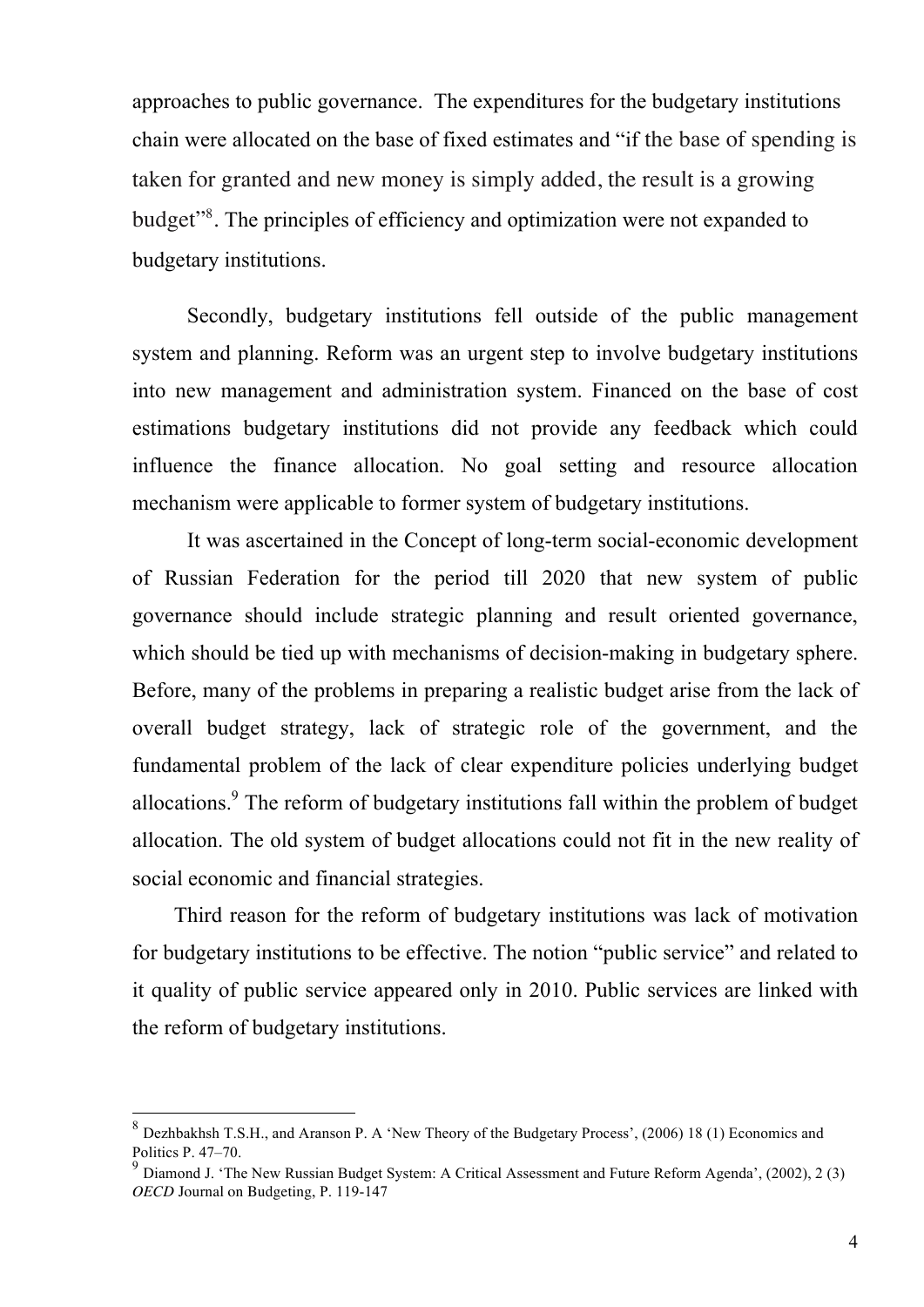Budgetary institutions reform is aimed at making them transparent and accountable to public. Transparency and accountability of budgetary institutions is an important part of transparency of budgetary process.<sup>10</sup> Effective management in public organizations in general and in budgetary institutions in particular is based on monitoring of the current performance. Former system of budgetary institutions did not allow effective monitoring of budgetary institutions activity and did not provide necessary management information.

Reform of budgetary institutions in Russia is considered to be the most debatable and unpopular step taken by Russian Government in the context of general budgetary reform. Taking into consideration this unpopularity authorities and obligatory reorganization was preceded by possibility of voluntary changing of status from budgetary institution to an autonomous institution. This possibility was created by the Federal law of 3 November 2006 No  $174-FZ<sup>11</sup>$  on Autonomous Institutions. Autonomous institutions could get more freedom under this law, nevertheless only a few budgetary institutions changed their status.

#### **3. The new budgetary institutions in Russia.**

 $\overline{a}$ 

The program method of planning and financing became the underlying basis for the new budgetary institutions.<sup>12</sup> The program method was prevailing in budget process long before the budgetary institutions reform. The consistent application of program budgeting and goal-oriented financing is the fundamental idea of new budgetary institutions chain.

Initially, the reform of budgetary institutions with obligatory change of status was planned for 2008. Global crisis of 2008 made adjustments to the agenda of budgetary reform and reform of budgetary institutions was announced only in

<sup>&</sup>lt;sup>10</sup> Kudryashova E. The problem of transparency of state planning in the Russian Federation// Russian law: theory and practice. 2010 № 1 S. 26-41; Shashkova A.V. Russian specifics of combating corruption. 2015 1(3) Kutafin University Law Review p. 51-68.

<sup>11</sup> The Federal law of 3 November 2006 No 174-FZ on Autonomous Institutions, *Sobraniye Zakonodatel'stva Rossiiskoi Federatsii (SZ RF),* (6 November 2006) No 45, item 4626

<sup>&</sup>lt;sup>12</sup> Boltinova O.V. K voprosy o povyshenii effectivnosti b'udzhetnyh raskhodov v Rossiyskoy Federatsii // Aktualnye problemy rossiiskogo prava 2014 № 3 S. 342-350 (Boltinova O.V. 'To the question of enhancing the efficiency of budget expenditures in Russian Federation (2014) 3 Actual problems of russian law 342-350.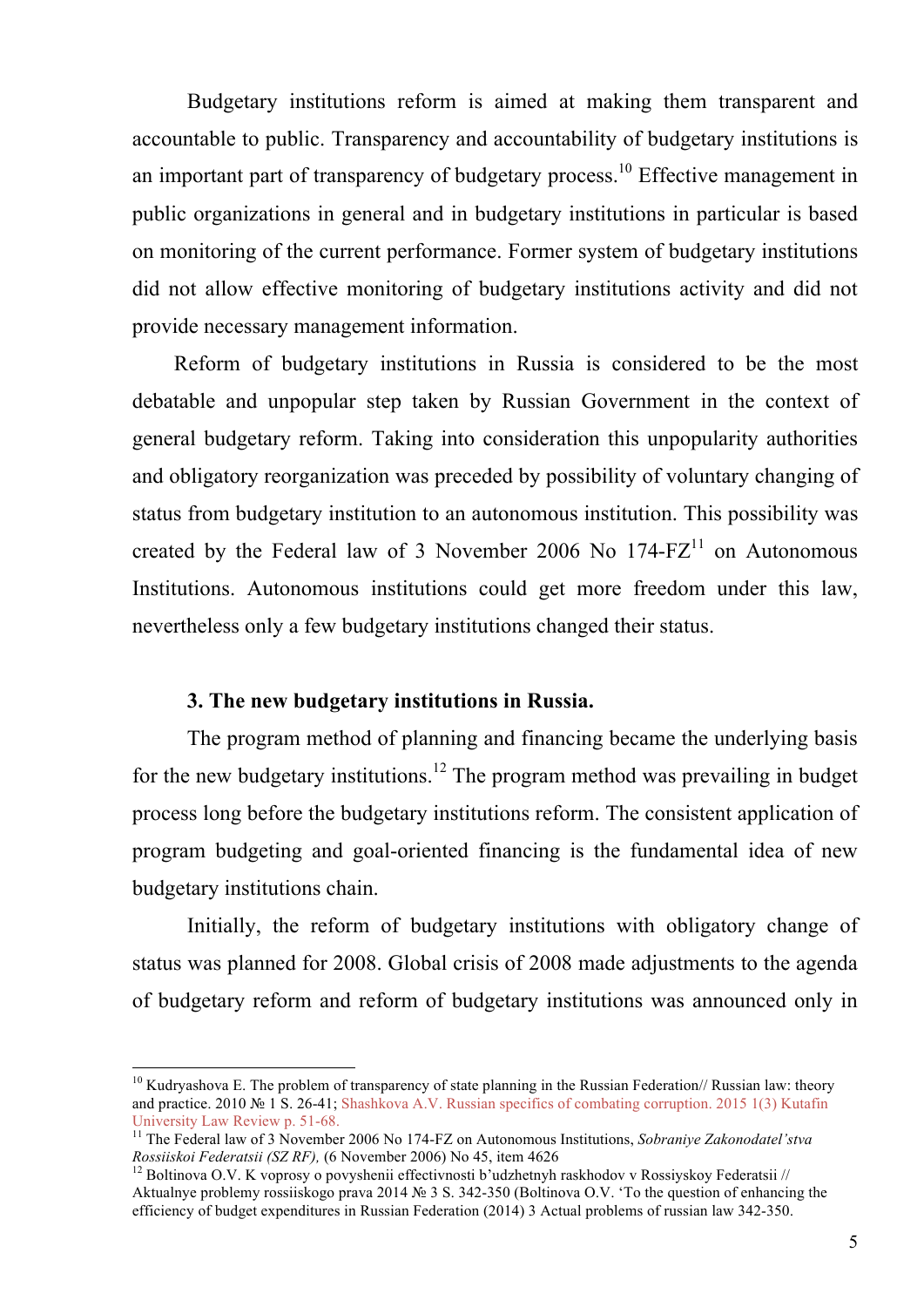May, 2010 by publication of the Federal Law No. 83-FZ of May 8, 2010 $^{13}$  on Amending Certain Legislative Acts of the Russian Federation in Connection with Improvement of the Legal Status of State (Municipal) Institutions. This law created general legal basis for reform and set new types of budgetary institutions.

The law came into force only on the 1 of March, 2011 – nearly a year after it was published. Federal law required a number of acts to be issued by Government of Russian Federation and not all of them were ready even by April, 2011. Therefore, in fact implementation of the law took more than one year as it was planned by the Government.

Another reason for the delay of the reform of budgetary institutions was the lack of official position and legislation on public services in Russia. Legal framework of budgetary institutions reform had to include the law on public services. Such law was adopted only in 2010 - the Federal Law No.  $227-FZ^{14}$  of July 27, 2010 on Amending Certain Legislative Acts of the Russian Federation in Connection with Adoption of the Federal Law on Arranging the Provision of the State and Municipal Services. The law defined the state and municipal services as following:

"state service provided by a federal executive authority, authority of a state nonbudget fund, an executive government authority of a Russian Federation constituent, as well as by a local government implementing certain government powers it is vested in under federal laws and the laws of the Russian Federation constituents - operations aimed at implementing the functions of, respectively, the federal executive authority, state nonbudget fund, an executive government authority of a Russian Federation constituent, as well as by a local government implementing certain government powers it is vested in under federal laws and the laws of the Russian Federation constituents performed upon requests made by requestors within the powers established by the regulatory acts of the

<sup>&</sup>lt;sup>13</sup> The Federal Law No. 83-FZ of May 8, 2010 on Amending Certain Legislative Acts of the Russian Federation in Connection with Improvement of the Legal Status of State (Municipal) Institutions, *Sobraniye Zakonodatel'stva Rossiiskoi Federatsii* (SZ RF), (10 May 2010) No 19, item 2291

<sup>&</sup>lt;sup>14</sup> The Federal Law No. 227-FZ of July 27, 2010 on Amending Certain Legislative Acts of the Russian Federation in Connection with Adoption of the Federal Law on Arranging the Provision of the State and Municipal Services, *Sobraniye Zakonodatel'stva Rossiiskoi Federatsii (SZ RF)*, (2 August 2010) No 31, item 4179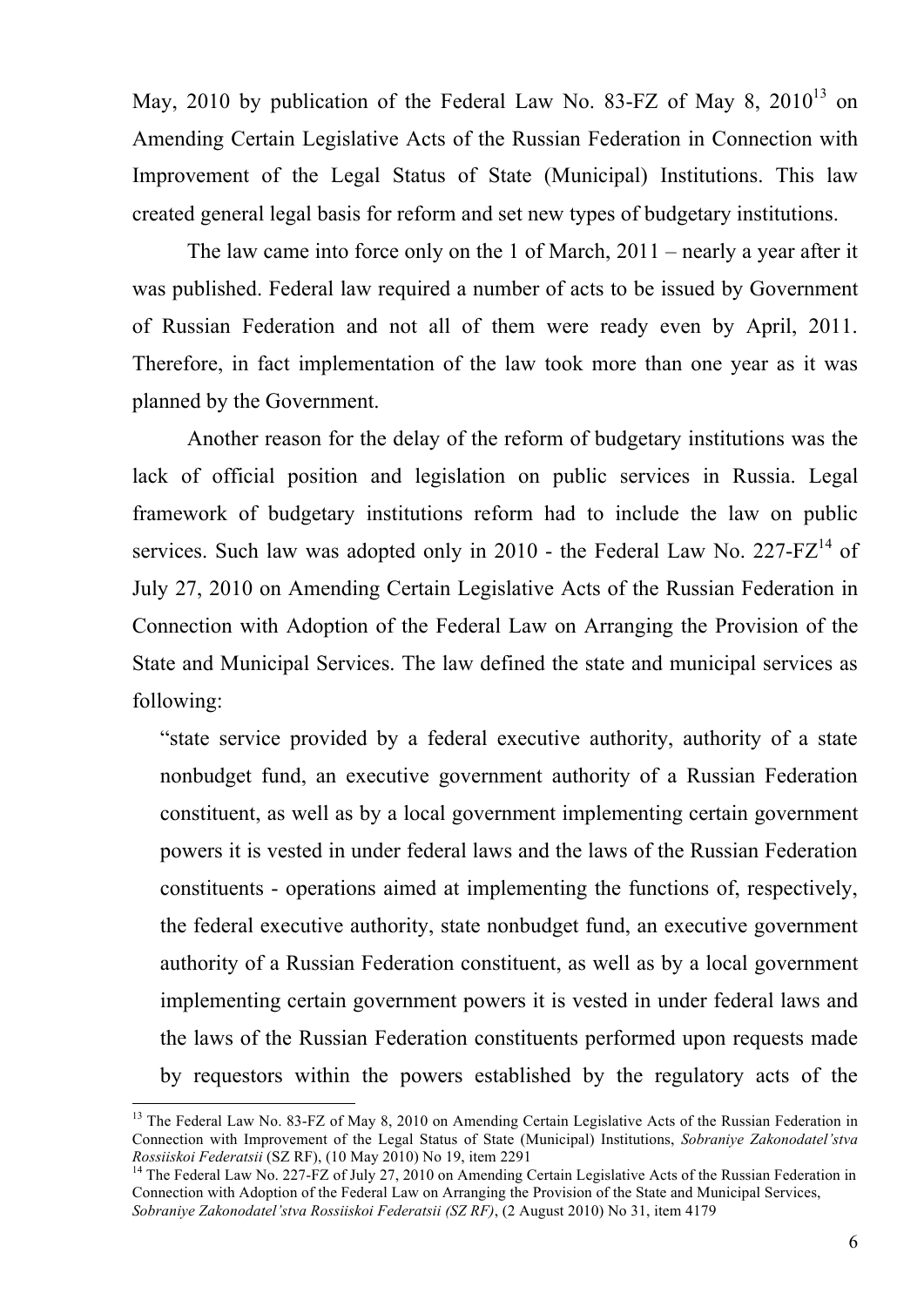Russian Federation and the regulatory acts of the Russian Federation constituents for the authorities providing state services;

"municipal service provided by the local government - activity aimed at performing the functions of the local government performed upon requests of the requestors within the powers of the authority providing municipal services, related to local issues stipulated by Federal law No. 131-FZ, dated October 6, 2003, "On General Principles of the Organization of Local Self-Government in the Russian Federation" and the Charters of municipal entities"

Government and municipal services are to be included, respectively, in the Government service registers and Municipal service registers.

Federal Law No. 227-FZ came into force on 30, July 2010 and was followed by the special law on the educational issues – the Federal Law No. 293-FZ $^{15}$  of November 8, 2010 on Amending Certain Legislative Acts of the Russian Federation in Connection with Improvement of Regulatory Functions and Optimisation of Rendering the State Services in the Educational Field.

New budgetary institutions are funded on the basis of state task, which is in turn based on the list of public services, rendered by each institution. Without the definition and legal regulation of state and municipal services the reform of budgetary institutions was not possible.

According to Federal Law No. 83-FZ of May 8, 2010 – the legal framework for reform - all the budgetary institutions are obliged to change their legal status and become one of the three types of institutions: autonomous, budgetary (new budgetary institutions) or government institution.

Autonomous institutions are most self-reliant institutions. Autonomous institutions are liable for their obligations with all their assets in respect of which autonomous institution exert rights of operation management, except immovable

<sup>&</sup>lt;sup>15</sup> The Federal Law No. 293-FZ of November 8, 2010 on Amending Certain Legislative Acts of the Russian Federation in Connection with Improvement of Regulatory Functions and Optimisation of Rendering the State Services in the Educational Field, *Sobraniye Zakonodatel'stva Rossiiskoi Federatsii (SZ RF*), (15 November 2010) No 46, item 5918;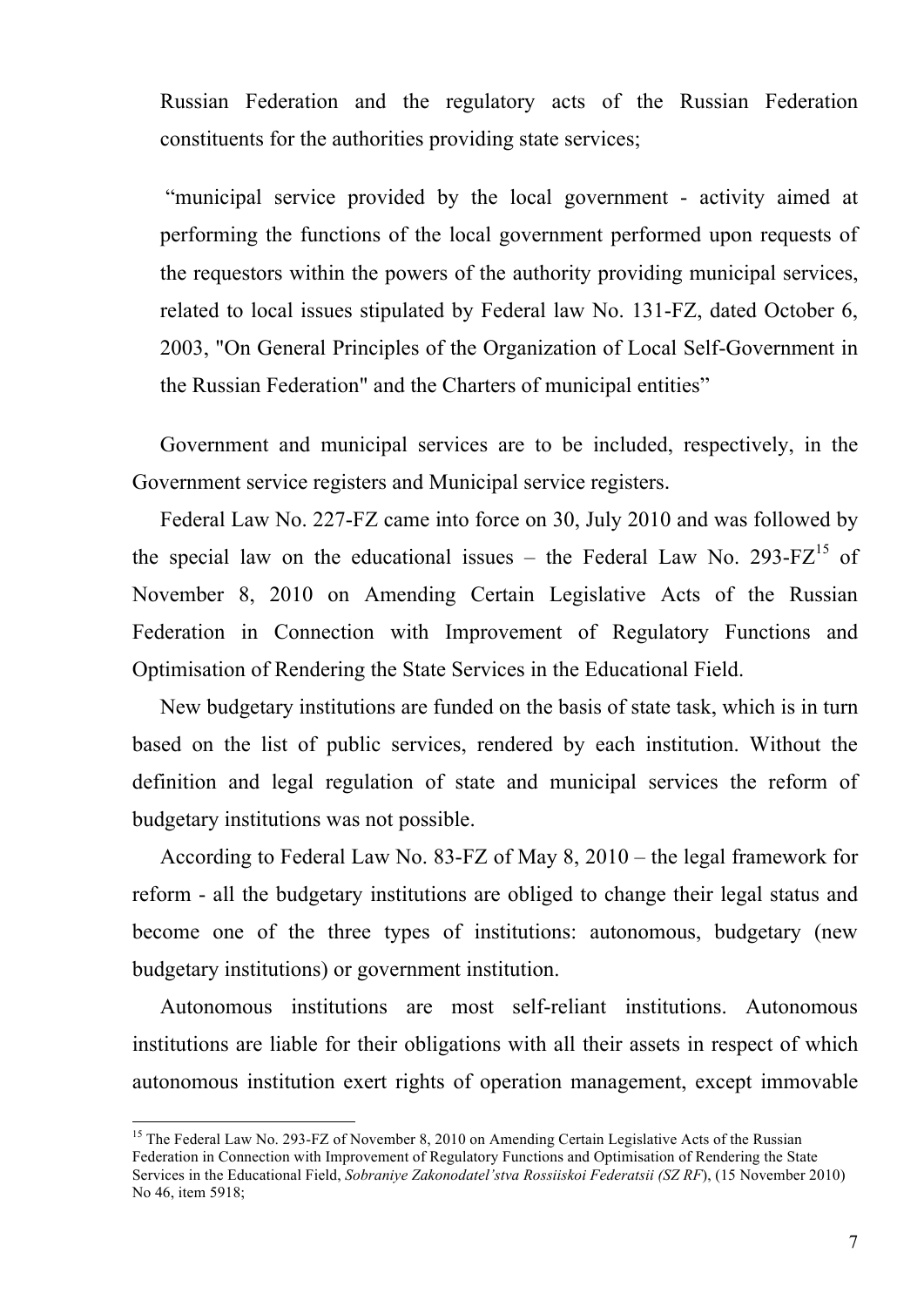property and very valuable movable property, given by the founder or acquired by autonomous institution on the account of founder. Autonomous institutions get state or local task on the basis of open tender. Founder of autonomous institution is not liable for the obligations of autonomous institution. Autonomous institution renders state or municipal services according to the state task.

New budgetary institutions have more restrictions from the founder – Russian Federation, subject to Federation or local authorities. New budgetary institutions have to operate in accordance with the purposes, set in laws, other acts, local acts and charter. New budgetary institutions can not refuse to carry out state or local task, formed and approved by founder. New budgetary institutions are financed by subsidies based on the state or local task. New budgetary institutions are allowed to render services in consistency with purposes of their activity for fee beyond the state and local task. The prices for such services are set by the founder.

Government institutions are not allowed to render additional services besides state task, additional income, if any, goes to the budget. Legal regime of government institutions is designed for those spheres where market conditions are not possible, like in penitentiary system.

*Table 1 Most important criteria for comparing types of new budgetary institutions.*

| Criteria         | <b>Autonomous</b> | <b>Budgetary</b>    | Government             |
|------------------|-------------------|---------------------|------------------------|
|                  | institution       | institution         | <b>Institution</b>     |
| <b>Financing</b> | Subsidy           | Subsidy             | the<br>base of<br>On   |
|                  |                   |                     | cost estimation        |
| Income from the  | Income is at its  | Income is at its    | received<br>Income     |
| additional       | discretion.       | discretion, but the | federal,<br>to<br>goes |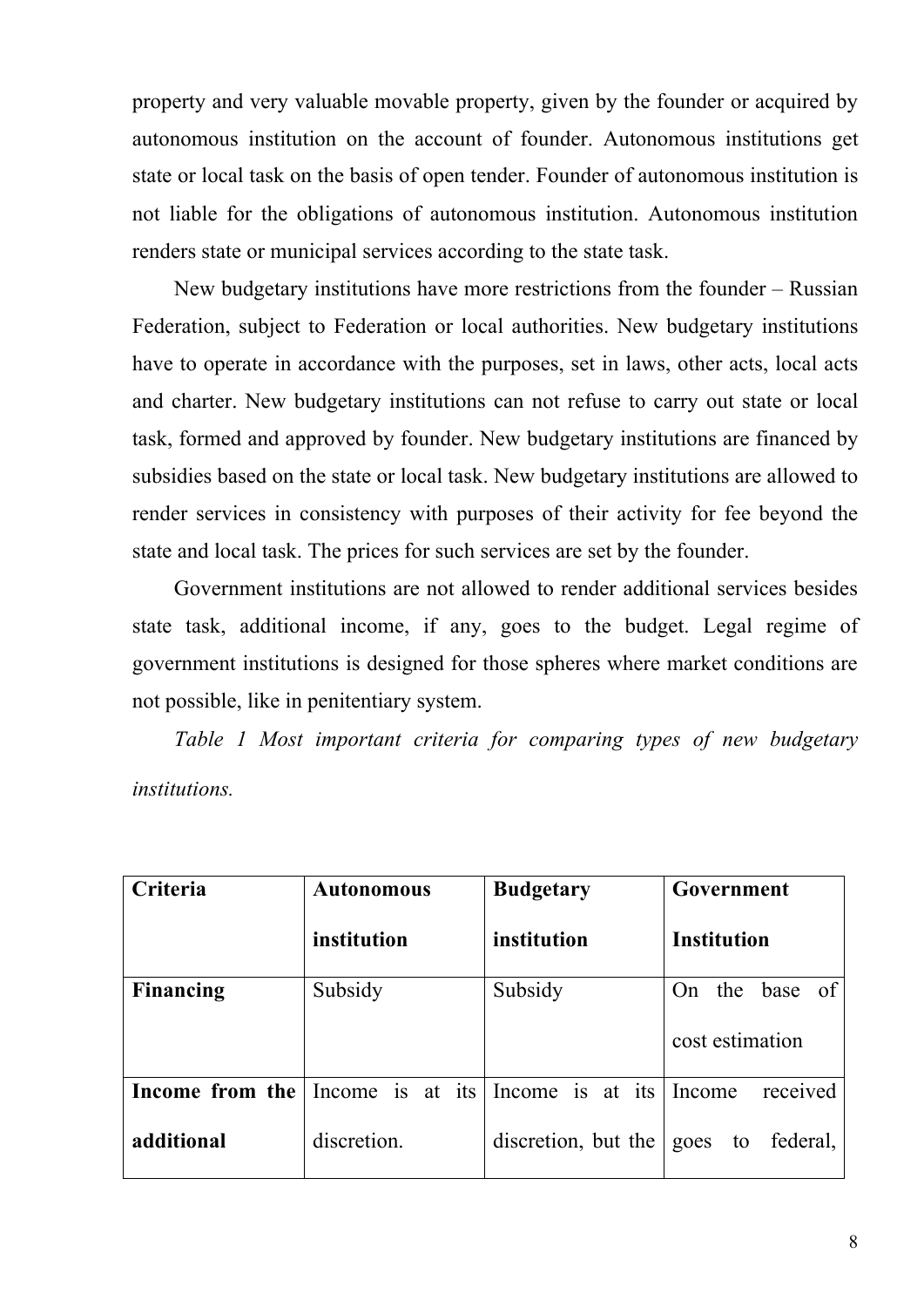|            |                     | prices for services regional or local                                               |
|------------|---------------------|-------------------------------------------------------------------------------------|
|            | fixed<br>by<br>are  | budget.                                                                             |
|            | founder.            |                                                                                     |
| No         |                     |                                                                                     |
| of founder |                     | for the obligations for the obligations                                             |
|            | of                  | budgetary   of government                                                           |
|            |                     |                                                                                     |
|            | does<br>have<br>not |                                                                                     |
|            | enough assets       |                                                                                     |
|            |                     | responsibility Founder is liable Founder is liable<br>institution if it institution |

In short, the main feature of the new type of budgetary institutions is the approach to their functions as to public services and funding of all types of budgetary institutions according to tasks based on the list of services rendered.

Previously budgetary institutions were funded according to cost estimations and results of their operations were not tied up to financing.

### **4. The problem of performance measurement and control**

There are three central budget functions, namely management, planning and control.<sup>16</sup> All these functions are performed on the stage of financial resources allocation to the chain of budgetary institutions. However, in the result oriented finance - the current paradigm of public finance – the stage of control and the notion "result" becomes crucial both for the budget resources which are already spent and for further budget expenditures planning.

Russia shares with other jurisdictions the problem of performance measurement for the new types of budgetary institutions. State task for the new

 $\overline{\phantom{a}}$ 

 $^{16}$  Schick A.'The Road to PPB: The Stages of Budget Reform', (1966) 26(4) Public Administration Review P. 234–58.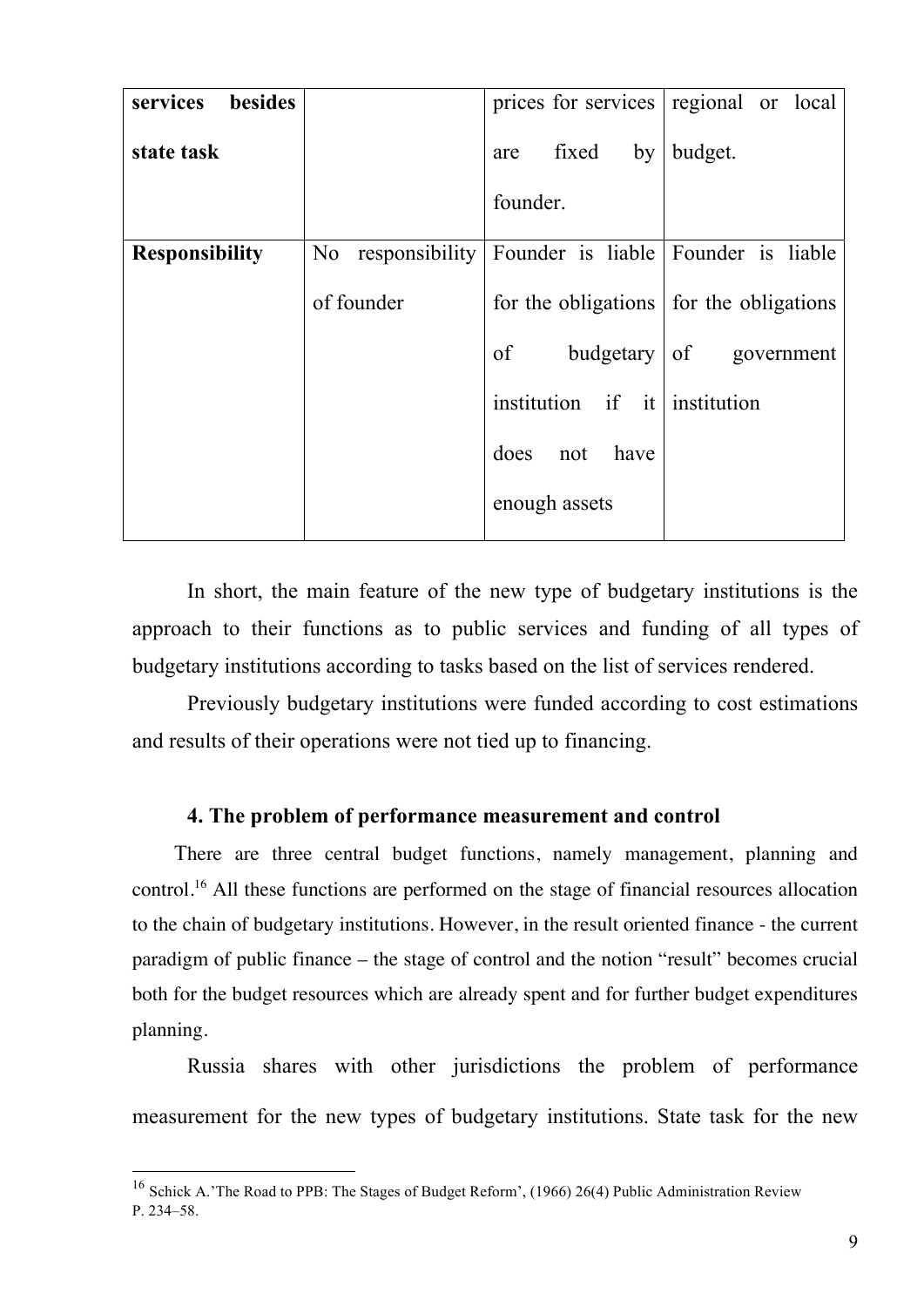budgetary institutions has to contain the criteria of measurement of public service quality and quantity. However, as the concept of public services is implemented simultaneously with the reform of budgetary institutions, it became even more difficult to find appropriate measurement for different services.

 The most important "strategic" mistake of the reform of budgetary institutions in Russia is that the emphasis is made only on the financial aspects. The main idea of budgetary institutions reform was to improve management of budgetary institutions system installing it in the general strategic management system.<sup>17</sup> This is not clearly stated by the officials and not explained to public. The system of result-oriented budgeting of the public sector is supposed to operate in the context of strategic and enabling state concept.<sup>18</sup>

Change of the way how budgetary institutions are funded and financed is an important but not the only purpose of recent changes in budgetary process. Austerity and cut of funds are to be compensated by the advantages of better managed system and financing tiered up with results. Changes of the budgetary institutions system were mentioned to lead to the better quality of public services and effective allocation of resources.

**\* \* \***

Reformers have long viewed budgets as means to represent new ways of thinking about government resource allocation. Jesse Burkhead quotes one midcentury advocate of budget reform saying: "The budget is a psychological device to make people in an

 $17$  Kudryashova E. Printsip finansovoy obespechennosti publichnogo planirovaniya v Rossiyskoy Federatsii.// Finansovoye pravo. 2010 № 7 S.11-14 (Kudryashova E. 'Principle of financial provision of public planning in Russian Federation' (2010) 7 Financial law 11-14);

<sup>&</sup>lt;sup>18</sup> Joyce P. The Strategic, Enabling State: A Case Study of the UK, 1997-2007 // 2008 4 (3) The International Journal of Leadership and Public Services 24-36;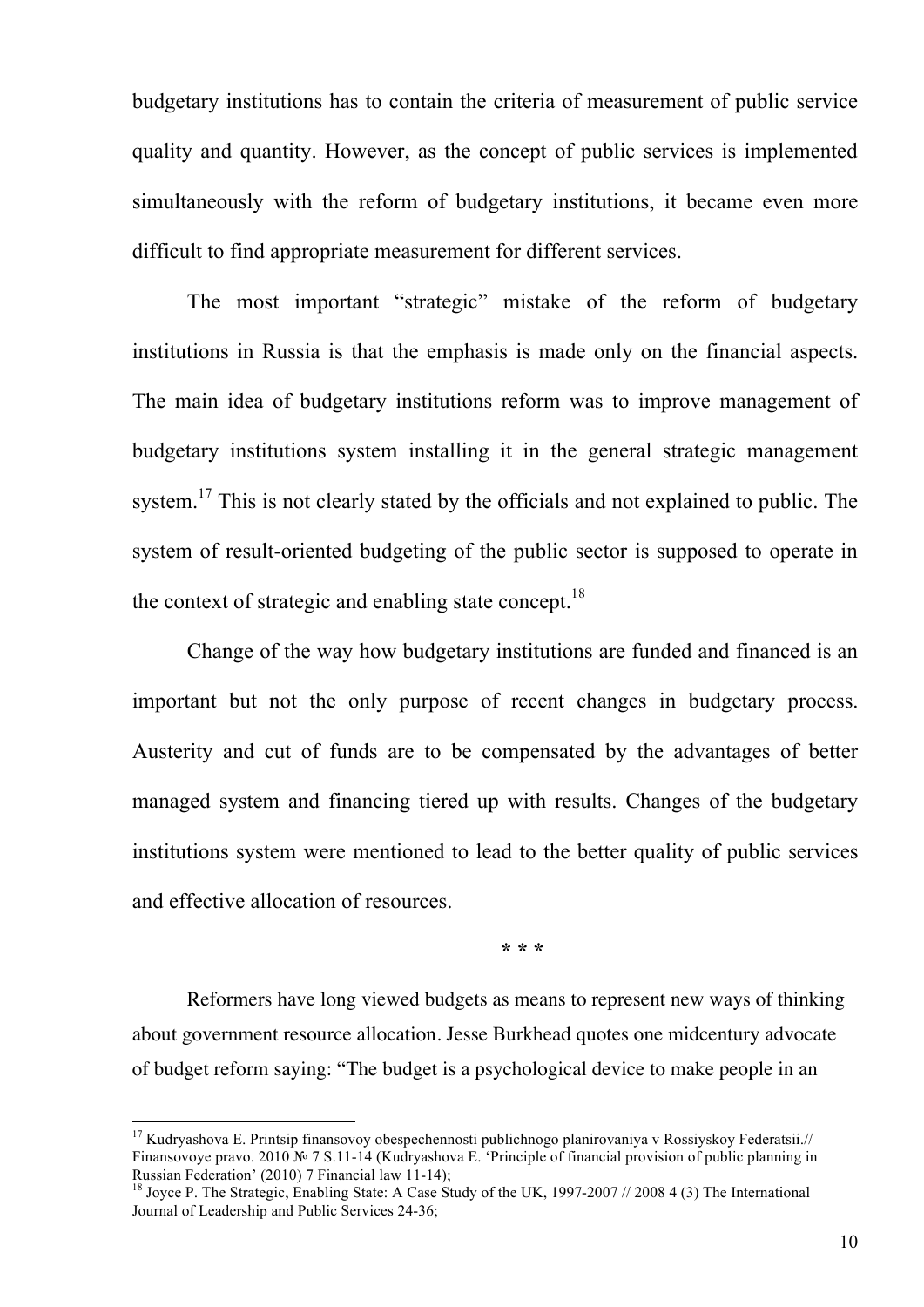administrative organization think".<sup>19</sup> Although the budgetary institutions reform is still unpopular, it was absolutely necessary because it was impossible to leave an "island" of old-style thinking on public financing of public institutions in the middle of the "market ocean." It is impossible to have numerous budgetary institutions chain managed on the basis of old principles. It is assumed that reform of budgetary institutions system in Russia is a positive step in terms of better management of public sector and improvement of public finance management, but still it is not very well accepted both by consumers of public services and by employees of budgetary chain.

## **Bibliography**

- 1. Boltinova O.V. K voprosy o povyshenii effectivnosti b'udzhetnyh raskhodov v Rossiyskoy Federatsii // Aktualnye problemy rossiiskogo prava 2014 № 3 S. 342-350 (Boltinova O.V. 'To the question of enhancing the efficiency of budget expenditures in Russian Federation (2014) 3 Actual problems of russian law 342-350;
- 2. Joyce P. The Strategic, Enabling State: A Case Study of the UK, 1997- 2007 // (2008) 4 (3) The International Journal of Leadership and Public Services P. 24-36
- 3. Lewis C.W. How to read a local budget and assess government performance /Local budgeting. Washington: The IBRD and World Bank. 2007. P. 179 – 209;
- 4. Kudryashova E. State Planning and Budgeting in the Russian Federation/ Developments in Strategic and Public Management: Studies in the US and Europe (Governance and Public Management). Edited by Paul Joyce, John Bryson, Marc Holzer. London: Palgrave Macmillan. 2014. P. 197-207;
- 5. Kudryashova E. The problem of transparency of state planning in the Russian Federation// Russian law: theory and practice. 2010 № 1 P. 26-41;
- 6. Kudryashova E. Printsip finansovoy obespechennosti publichnogo planirovaniya v Rossiyskoy Federatsii// Finansovoye pravo. 2010 № 7 S.11-14 (Kudryashova E. 'Principle of financial provision of public planning in Russian Federation' (2010) 7 Financial law 11-14;
- 7. Shashkova A.V. Financial & Legal Aspects of Doing Business in Russia. Moscow. 2011
- 8. Shashkova A.V. Russian specifics of combating corruption. 2015 1(3) Kutafin University Law Review p. 51-68;

 $\overline{\phantom{a}}$ 

<sup>19</sup> Burkhead J. Government budgeting. New York: John Wiley. 1956. P.155